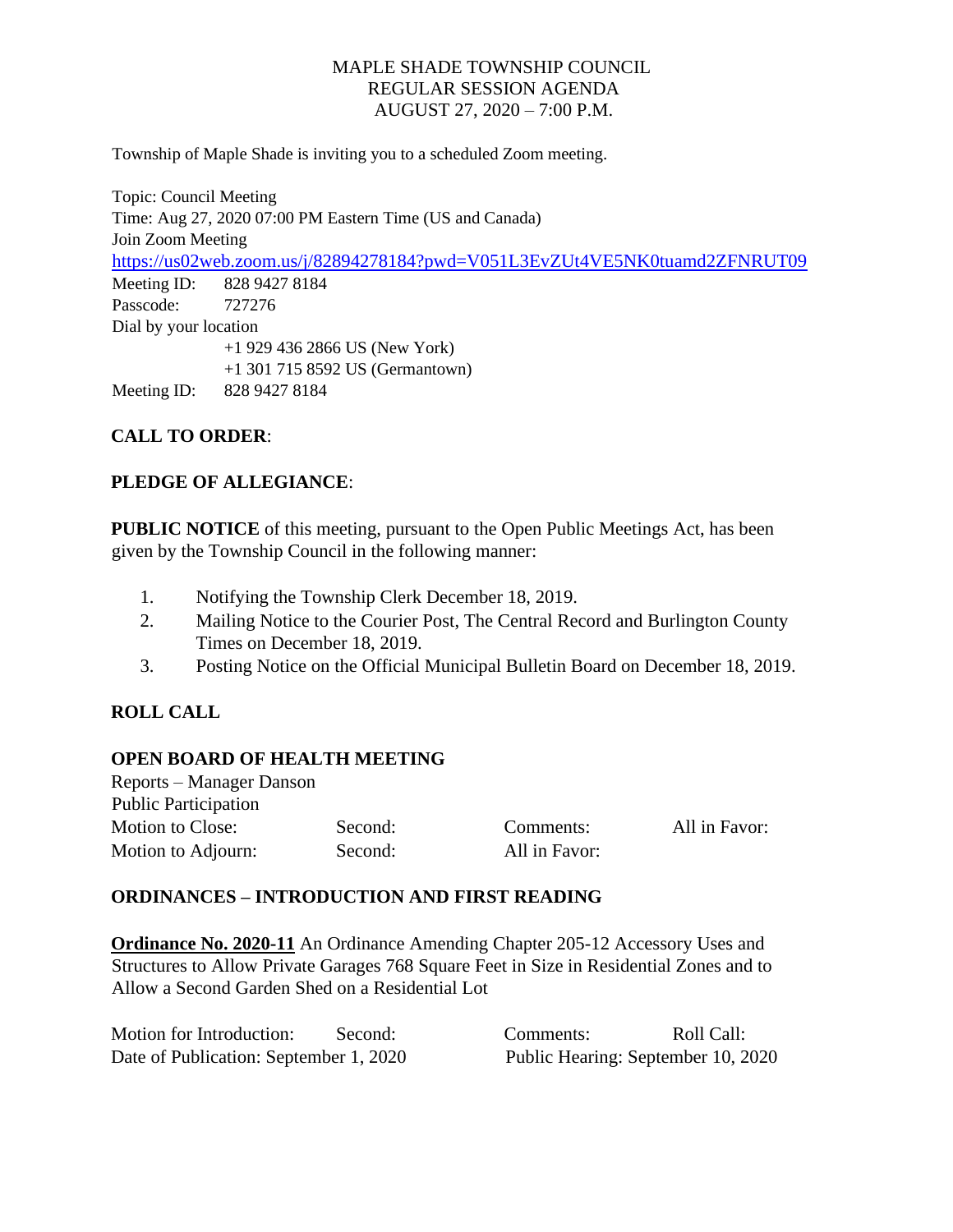**Ordinance No. 2020-12** An Ordinance Authorizing Acquisition of 320 Square Foo Utility Access Easement on Block 189.01, Lot 5 from Cole ML Maple Shade NJ, LLC T/A Spirit Realty

| Motion for Introduction:               | Second: | Comments:                          | Roll Call: |
|----------------------------------------|---------|------------------------------------|------------|
| Date of Publication: September 1, 2020 |         | Public Hearing: September 10, 2020 |            |

## **ORDINANCES – SECOND READING AND PUBLIC HEARING**

**Ordinance No. 2020-09** An Ordinance of the Township of Maple Shade in the County of Burlington, New Jersey Amending Part II: General Legislation; Article III: Licenses & Permits; and Article III: Motels

| Open to Public   |         |           |               |
|------------------|---------|-----------|---------------|
| Motion to Close: | Second: | Comments: | All in Favor: |
| Motion to Adopt: | Second: | Comments: | Roll Call:    |

**Ordinance No. 2020-10** An Ordinance Amending Chapter 205 (Zoning) Article VIII Business Development District Consistent with the Recommendations of the Adopted 04/27/2016 Master Plan Re-Examination Report and Master Plan Amendment

| Motion to Close: | Second: | Comments: | All in Favor: |
|------------------|---------|-----------|---------------|
| Motion to Adopt: | Second: | Comments: | Roll Call:    |

| <b>PUBLIC PORTION (for Consent Agenda Items)</b> |         |               |  |
|--------------------------------------------------|---------|---------------|--|
| <b>Motion to Close:</b>                          | Second: | All in Favor: |  |

#### **CONSENT AGENDA**

Open to Public

**Resolution No. 2020-R-126** Resolution Authorizing Establishment of Liens for Property Maintenance for Various Block and Lots

**Resolution No. 2020-R-127** Award of Contract to Solterra d/b/a Central Jersey Waste for Municipal Solid Waste Collection

**Resolution No. 2020-R-128** Resolution Authorizing the Cancellation and Refunding of Taxes for Totally Disabled Veteran – Block 15 Lot 6.01

**Resolution No. 2020-R-129** Resolution Formally Increasing Bid Threshold for Contracts under Local Public Contracts Law from \$40,000 to \$44,000 as Authorized July 1, 2020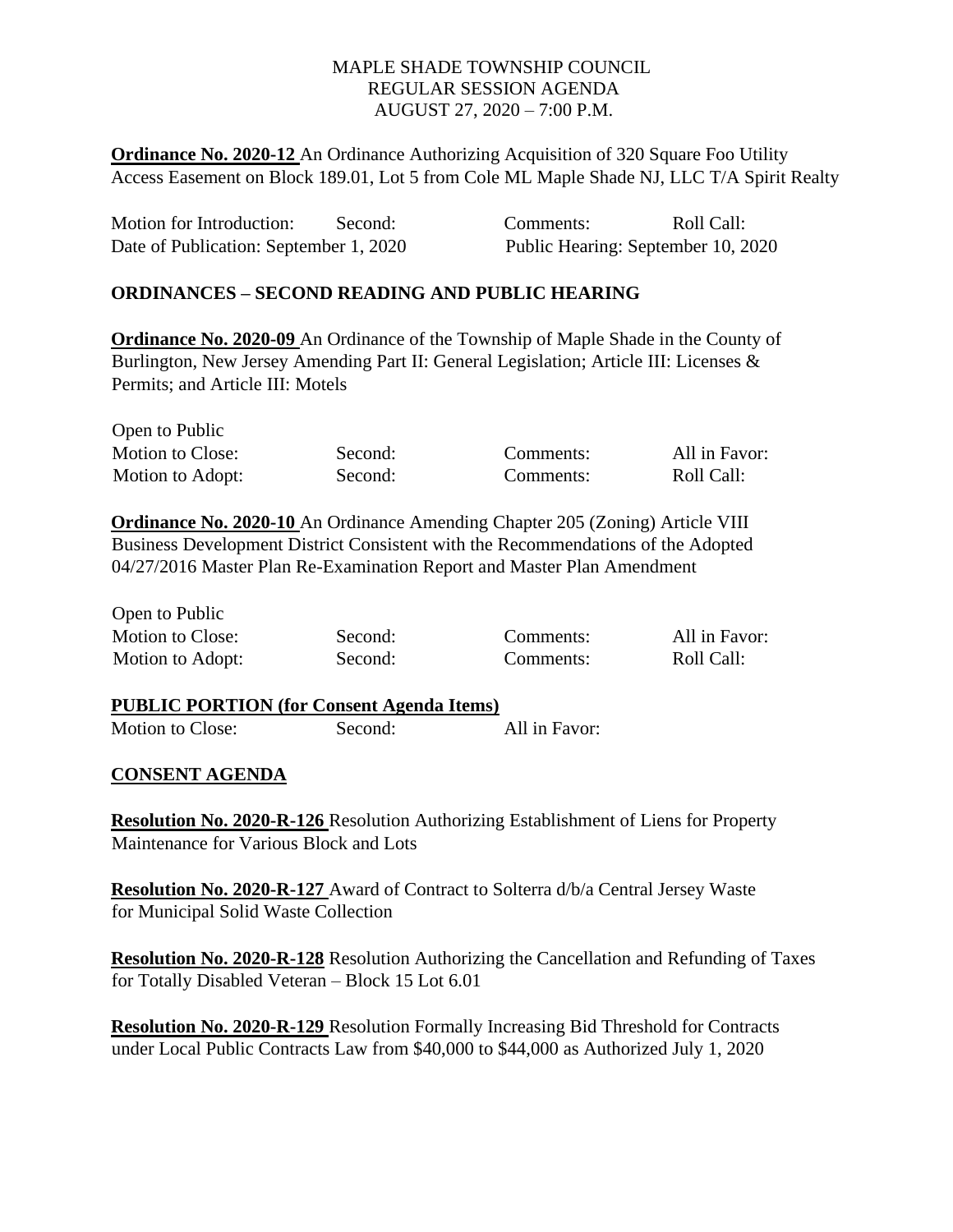**Resolution No. 2020-R-130** Authorize Maple Shade Police Department to Appoint Two Police Officers, Jordan Redlich, and Michael Maiden and to Attend the Camden County Police Academy

**Resolution No. 2020-R-131** Authorize Maple Shade Police Department to Appoint Police Officer Michael Graham Effective August 16, 2020

**Resolution No. 2020-R-132** Authorize Application for Municipal Alliance Grant for Fiscal Year 2021

**Resolution No. 2020-R-133** Approve Certain Liquor License Renewals for 2020-2021 Effective October 1, 2020, Extension due to Covid-19

**Resolution No. 2020-R-134** Appoint Scott H. Parker as Class III Officer

**Resolution No. 2020-R-135** Authorize Shared Service Agreement for the Period of August 1, 2020 through July 31, 2025 with Burlington County Board of Chosen Freeholders to Allow for Routing of Central Communications and 911 Calls for the Department of Public Safety Services, Division of Emergency Management

**Resolution No. 2020-R-136** Authorize Person-To-Person Liquor License Transfer from Phillydue, Inc. to Scooby Due, LLC. t/a Melting Pot Restaurant, 584 Route 38 (Lic. No. 0319-33-003-009)

**Resolution No. 2020-R-137** Amend Contract with Charles Marandino, LLC for FY CDBG, South Lippincott Avenue Accessibility Improvements and Approve Change Order No. 1 in the Amount of \$13,644.00

| Motion to Approve:                            | Second: | Comments:     | Roll Call: |
|-----------------------------------------------|---------|---------------|------------|
| <b>APPROVAL OF EXPENDITURE LIST</b>           |         |               |            |
| Motion to Approve:                            | Second: | Comments:     | Roll Call: |
| <b>APPROVAL OF JUNE AND JULY 2020 MINUTES</b> |         |               |            |
| Motion to Approve:                            | Second: | Comments:     | Roll Call: |
| <b>PUBLIC PORTION</b>                         |         |               |            |
| Motion to Close:                              | Second: | All in Favor: |            |

**STAFF AND PROFESSIONAL COMMENTS:**